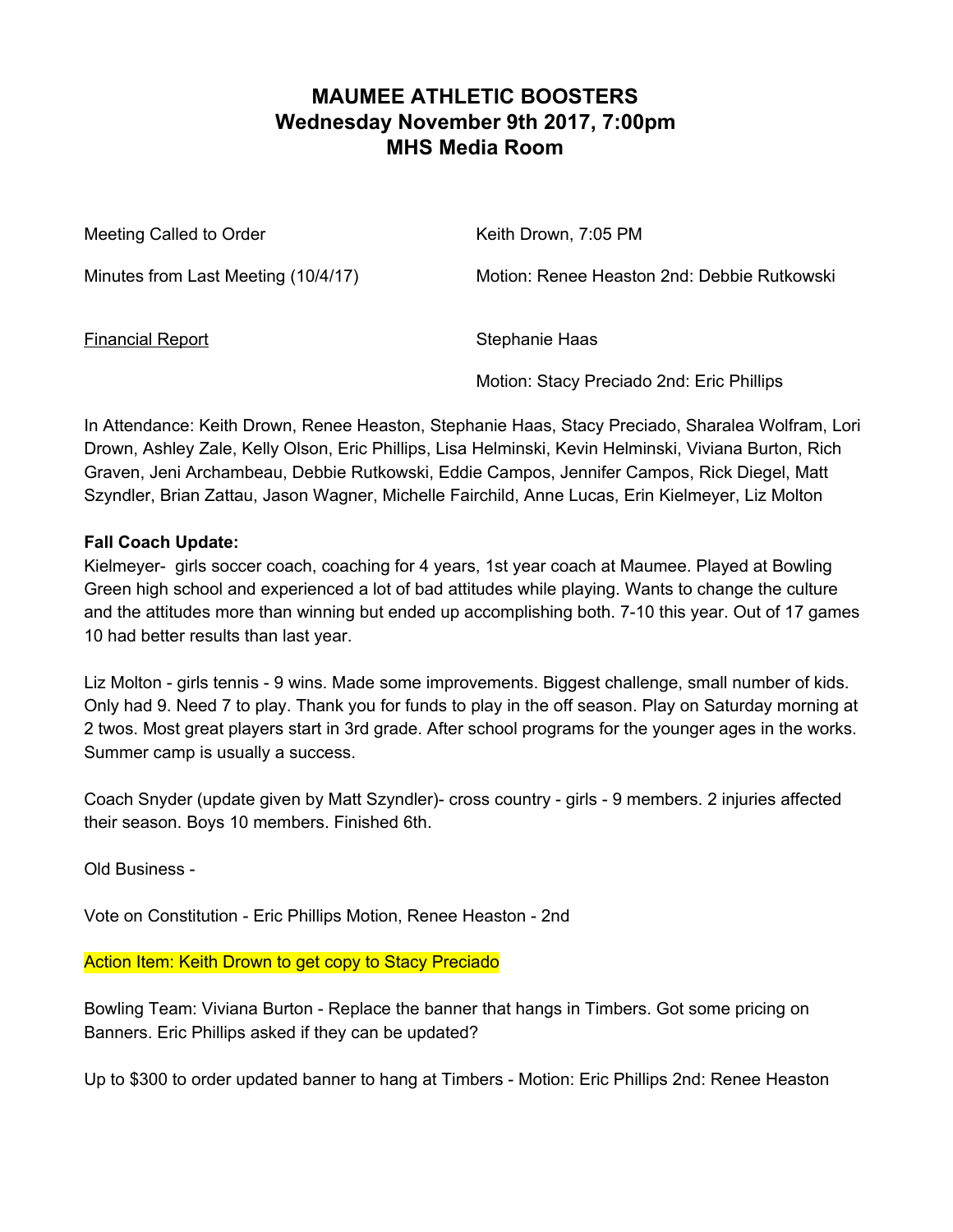Action Item: Viviana Burton: Speak with Art teachers to see if they can create the artwork. Decide on company to print banner.

New Business - Location of next meeting

Blue Collar Pub for the next meeting? Dec 6th available?

**Action Item: Eddie Campos will check availability** 

### **Active Events/Committees:**

Maumee Madness (Eric Phillips) - Nov. 21st, last day before Thanksgiving break. Flyers have been created and printed. Facebook event has been created. Please invite your friend list to attend. Mark that you will be going to the event. Share event. Signup.com to volunteer.

#### Home Basketball Games

50/50 at the basketball games- give to other youth groups? Exclusively Maumee team? Application would be created. We would review and approve.

We will offer 50/50 raffle to other school sponsored clubs, teams and organizations. They would keep half of the money earned, the other half would go to the boosters. Create a signup.com for all remaining home games.

Action Item: Matt Szyndler to offer to school sponsored clubs, teams and organizations.

Action Item: Kristin Fritz create a signup to sell 50/50 at each of the home games.

12-15 - Gateway Basketball players night How can we help?

12-19-17 - Jr Panther Night-home basketball game - How can we help?

1-19-17 - Wellness Night/Burrito Bowl Night - How can we help?

3-24-17 - Spring Fever, Last Saturday before spring break

Sports Programs (Jason Wagner) - When do new ads need to be in for Winter Program? Do we want to raise the rate for business ads next year? Jason Wagner could not answer, he was not in attendance until after discussion.

Panther Den (Kelly Olsen/Renee Heaston)-

Online Sales? The biggest complaint was turn time. We knew the turn time would be long. Nothing we can do about that.

The other issue was coordinating pickup orders. Solution: Matt Szyndler offered to have all pick up orders shipped to the school and offer a big up date and time at the school.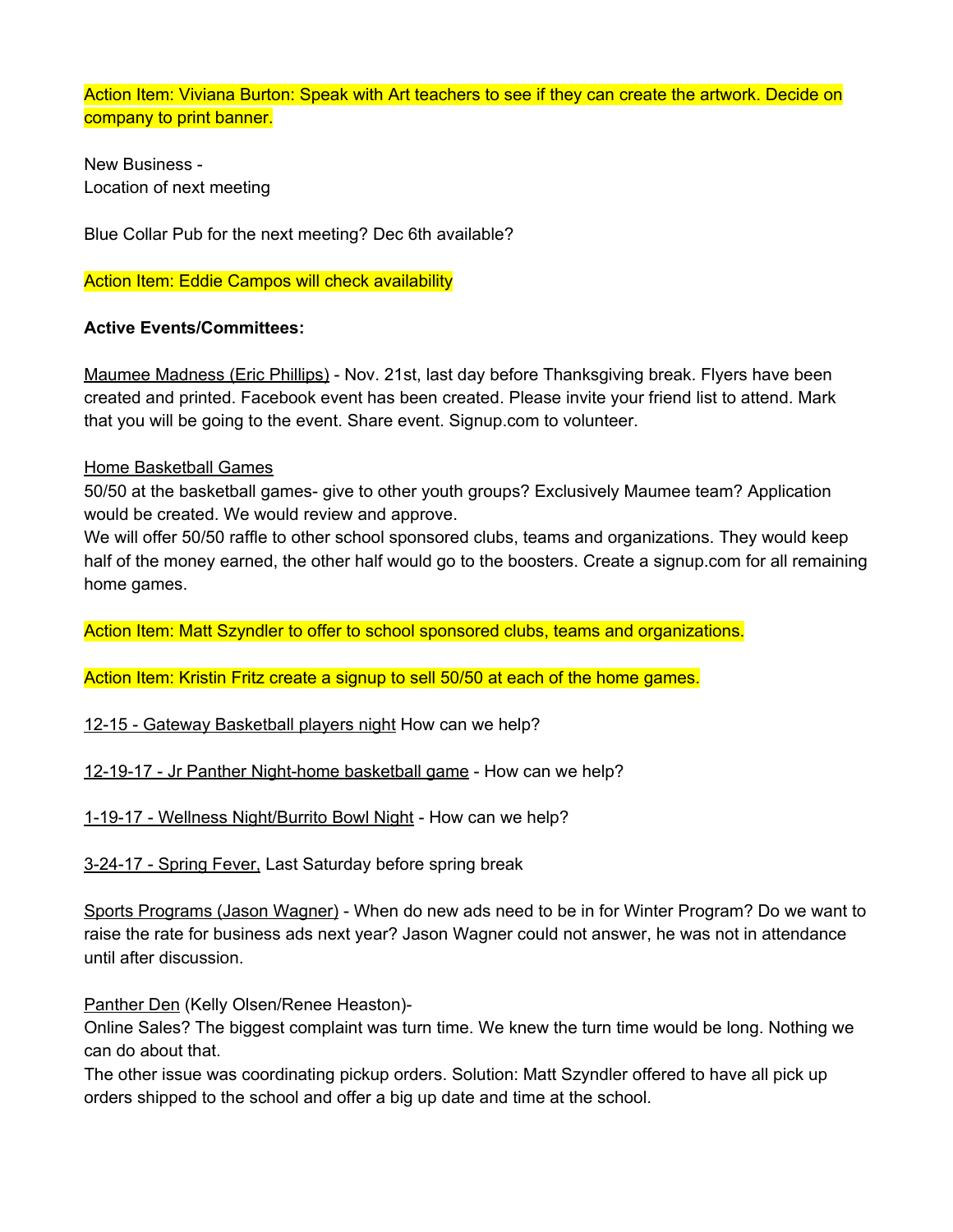Christmas Sale? No time for online. Spirit cave will be open Thursday 6-8, Matt Szyndler will find out which door will be open before we put the info out on social media.

Action Item: Matt Szyndler to contact maintenance to see which door will be open.

Sharalea Wolfram can help in the Spirit Cave during basketball games.

Restaurant Fundraisers (Kristin Fritz): Zoup 11/7 \$100, Kristen talked to Packos, they asked her to call back in January. Do we want to do a Marcos night in December?

Athlete Window Signs (Stacy Beaverson) - was not in attendance. The signs have been started but we need more masters ordered.

#### Action Item: Matt Szyndler will order new masters

Bowling Fundraiser (Lisa Helminski/Ashley Zale): January 28th - mostly booster members that attend. Should we move forward with it or look at doing something new?

Sweet 16 Party (Michelle Fairchild) - Saturday 3/17, any updates?

Paint Night (Deb Krist) - Feb 22nd, March 9th, \$35 for the class, boosters get \$10, Deb Krist not in attendance for an update.

Action Item: Keith Drown: Create Facebook events?

### **Past Events/Committees:**

Ford Test Drive (Keith Drown/Stacy Preciado: Brondes has check, trying to get with Andy to get it. Next time he emails Keith, Keith will direct him to Matt Szyndler since he will be at the school.

Gold Card Drive (Sharalea Wolfram/Ashley Zale) - Winners were drawn 10/6. Jimmy Savett \$500, Reids \$250, Candy Robinson \$100, Curt Vandromme \$50

Ding Dong/Senior Night (Eric Phillips) - Chili Cookoff made \$240 for Veterans Matter, need to write check. Thanks to Kroger and Cold Stone for donations.

Action Item: Stephanie Haas, write check to Veterans Matter

Mulch Sale (Roger Zimmerman) - No Update

Motion to close: Rich Graven, 2nd: Renee Heaston

### **Action Items October 4th Meeting:**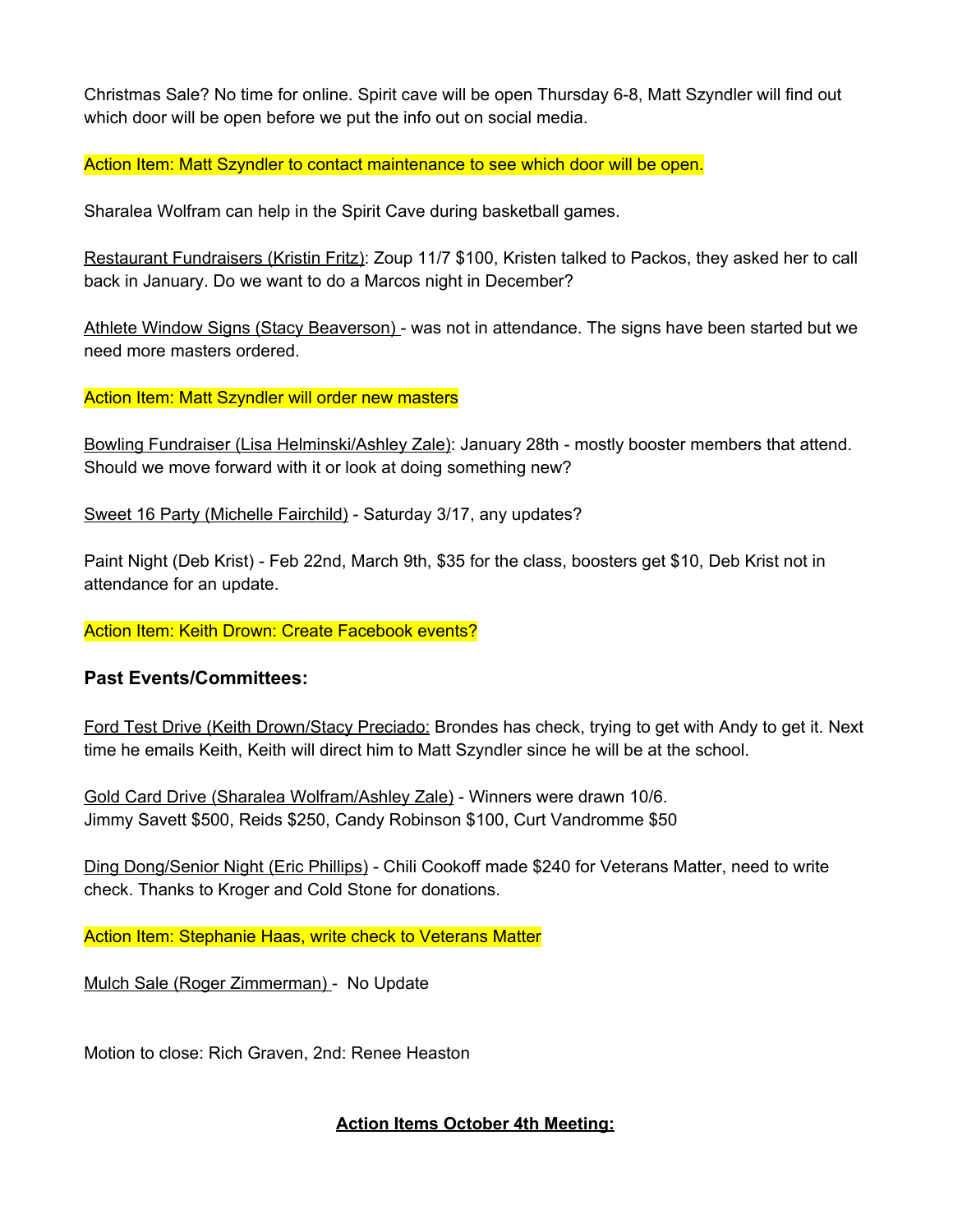- 1. John McCann officially request amount needed from boosters to cover food and drink tickets for any Jr. Panthers that attend home basketball games: Debbie Rutkowski and Keith Drown believe he decided not to do it this year.
- 2. Eric Phillips Casino Night decided to combine with the Sweet 16 party
- 3. Keith Drown Set up meeting with coaches to discuss Maumee Madness event
- 4. Debbie Rutkowski to chair Maumee Madness? Eric Phillips is chairing event
- 5. Debbie Rutkowski to reach out to coaches and parents to see who wants to get involved in the event
- 6. Renee Heaston order new masters for athlete window signs
- 7. Stephanie Haas send check on Monday, 10-9-17 to Gold Card winners
- 8. Jason Wagner decide what to do with leftover programs, did not vote at 11-9-17 meeting
- 9. Eric Phillips Perrysburg Tailgate, event is over
- 10. Keith Drown reach out to Marty to see if we can have our Dec meeting at Timbers only dates available were in Nov.
- 11. Eric Phillips Tony Packos restaurant fundraiser Kristen talked to them and they asked her to call back in Jan.
- 12. Eddie Campos Cold Stone Fundraiser?

### **Action Items 11-9-17 Meeting**

- 1. Keith Drown to get copy of constitution to Stacy Preciado
- 2. Viviana Burton and Michelle Fairchild: Speak with art teachers at the high school to see if they can create the artwork for the bowling team banner. Decide on company to print banner. Order Banner.
- 3. Eddie Campos will check availability of Blue Collar Pub for next meeting
- 4. Matt Szyndler to offer 50/50 to school sponsored clubs, teams and organizations.
- 5. Kristin Fritz create a signup to sell 50/50 at each of the home games.
- 6. Matt Szyndler to contact maintenance to see which door will be open on Thursday evenings for the Spirit Cave.
- 7. Matt Szyndler will order new masters
- 8. Keith Drown Create Facebook events for the Paint Night Fundraisers
- 9. Stephanie Haas, write check to Veterans Matter

**Next Meeting: Wednesday, December 6th 2017, TBA**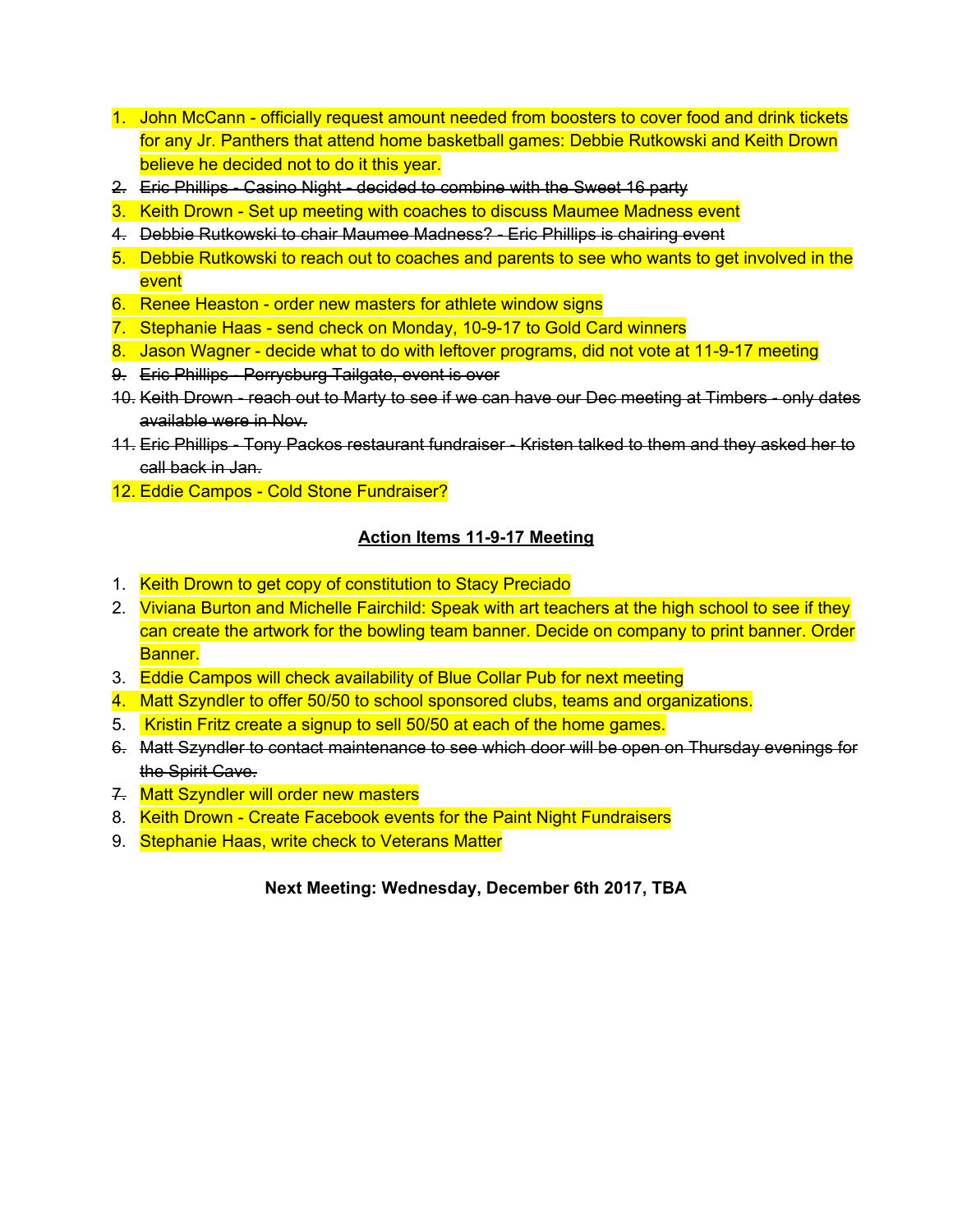## Maumee Athletic Boosters Club Income Statement<br>For the Four Months Ending October 31, 2017

|                                   |              | Current Month |          |                           | Year to Date |        |
|-----------------------------------|--------------|---------------|----------|---------------------------|--------------|--------|
| Revenues                          |              |               |          |                           |              |        |
| Gold Card Drive                   | $\mathbb{S}$ | 59.00         | 1.54     | S                         | 7,007.40     | 19.18  |
| Mulch Sale Income                 |              | 0.00          | 0.00     |                           | 151.50       | 0.41   |
| Panther Den Merchandise           |              | 2,236.00      | 58.32    |                           | 17,438.00    | 47.73  |
| Program Income                    |              | 108.00        | 2.82     |                           | 3,446.00     | 9.43   |
| Tail Gate Promotion Income        |              | 487.00        | 12.70    |                           | 1,474.00     | 4.03   |
| Restaurant Fundraiser             |              | 613.28        | 15.99    |                           | 787.47       | 2.16   |
| 50/50 Income                      |              | 331.00        | 8.63     |                           | 850.00       | 2.33   |
| Ford Test Drive                   |              | 0.00          | 0.00     |                           | 3,700.00     | 10.13  |
| <b>Eddie Campos Donations</b>     |              | 0.00          | 0.00     |                           | 1,671.22     | 4.57   |
| Amazon Smile                      |              | 0.00          | 0.00     |                           | 8.26         | 0.02   |
| <b>Total Revenues</b>             |              | 3,834.28      | 100.00   |                           | 36,533.85    | 100.00 |
| Cost of Sales                     |              |               |          |                           |              |        |
| Total Cost of Sales               |              | 0.00          | 0.00     |                           | 0.00         | 0.00   |
| Gross Profit                      |              | 3,834.28      | 100.00   |                           | 36,533.85    | 100.00 |
| Expenses                          |              |               |          |                           |              |        |
| Gold Card Drive Expenses          |              | 900.00        | 23.47    |                           | 1,819.19     | 4.98   |
| <b>Bank Charges</b>               |              | 0.00          | 0.00     |                           | 20.00        | 0.05   |
| Uniform Expense                   |              | (2,173.50)    | (56.69)  |                           | (2,173.50)   | (5.95) |
| Final Four Foundraiser            |              | 0.00          | 0.00     |                           | 290.80       | 0.80   |
| Panther Den Merchandise           |              | 5,467.16      | 142.59   |                           | 7,342.16     | 20.10  |
| Credit Card Machine Fees          |              | 26.12         | 0.68     |                           | 192.17       | 0.53   |
| Tail Gate Expense                 |              | 2,467.92      | 64.36    |                           | 3,637.92     | 9.96   |
| Patches/Pins - Athletes           |              | 0.00          | 0.00     |                           | 620.00       | 1.70   |
| Mulch Sales Expenses              |              | 1.067.50      | 27.84    |                           | 1,242.50     | 3.40   |
| Supplies Expense                  |              | 32.16         | 0.84     |                           | 805.37       | 2.20   |
| Equipment / Rental Expense        |              | 0.00          | 0.00     |                           | 90.00        | 0.25   |
| Sports Program Expense            |              | 1,280.12      | 33.39    |                           | 1,305.12     | 3.57   |
| <b>Sports Function Promotions</b> |              | 790.00        | 20.60    |                           | 1,314.80     | 3.60   |
| Maumee Athletics Reimb            |              | 1,500.00      | 39.12    |                           | 8,375.00     | 22.92  |
| Panther Den - Expenses            |              | 0.00          | 0.00     |                           | 271.84       | 0.74   |
| Other Expense                     |              | 0.00          | 0.00     |                           | 5,000.00     | 13.69  |
| <b>Total Expenses</b>             |              | 11,357.48     | 296.21   |                           | 30,153.37    | 82.54  |
| Net Income                        | $\mathbb S$  | (7, 523.20)   | (196.21) | $\boldsymbol{\mathsf{S}}$ | 6,380.48     | 17.46  |
|                                   |              |               |          |                           |              |        |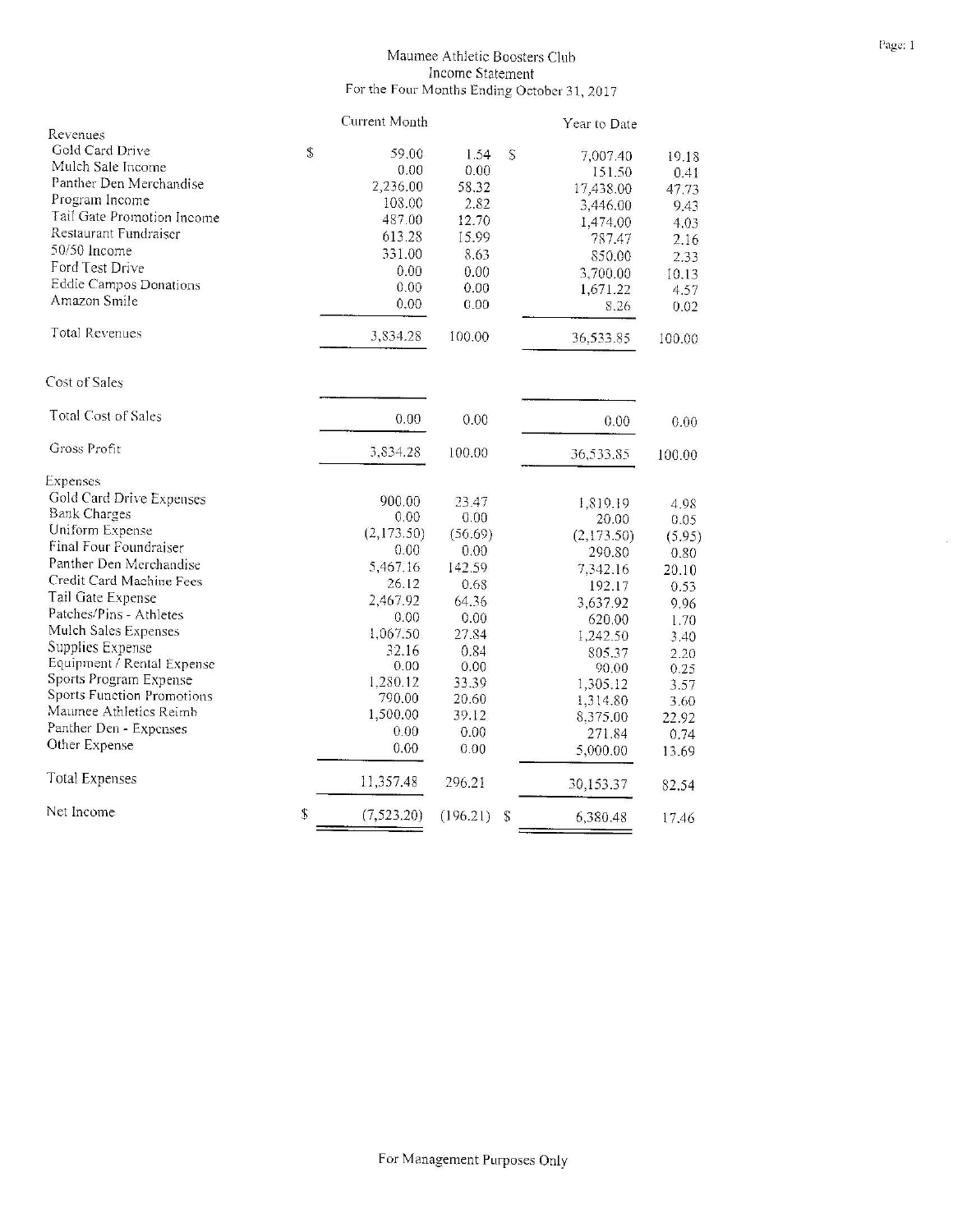# Maumee Athletic Boosters Club Balance Sousce<br>Balance Sheet<br>October 31, 2017

**ASSETS** 

| <b>Current Assets</b><br>Regular Checking Account<br>Checking Account - Min Balance<br>Petty Cash - Panther Den<br>50/50 Petty Cash<br>PayPal-Cash | S | 22,691.15<br>5,000.00<br>150.00<br>20.00<br>2,430.97 |   |                         |
|----------------------------------------------------------------------------------------------------------------------------------------------------|---|------------------------------------------------------|---|-------------------------|
| <b>Total Current Assets</b>                                                                                                                        |   |                                                      |   | 30,292.12               |
| Property and Equipment                                                                                                                             |   |                                                      |   |                         |
| Total Property and Equipment                                                                                                                       |   |                                                      |   | 0.00                    |
| Other Assets                                                                                                                                       |   |                                                      |   |                         |
| Total Other Assets                                                                                                                                 |   |                                                      |   | 0.00                    |
| Total Assets                                                                                                                                       |   |                                                      | S | 30,292.12               |
| Current Liabilities                                                                                                                                |   |                                                      |   | LIABILITIES AND CAPITAL |

| CHIVE LITULIUS<br>Basketball Reverse Raffle<br>Misc Donations | \$<br>186.63<br>(80.59) |        |
|---------------------------------------------------------------|-------------------------|--------|
| Total Current Liabilities                                     |                         | 106.04 |
| Long-Term Liabilities                                         |                         |        |
| Total Long-Term Liabilities                                   |                         | 0.00   |
| <b>Total Liabilities</b>                                      |                         | 106.04 |